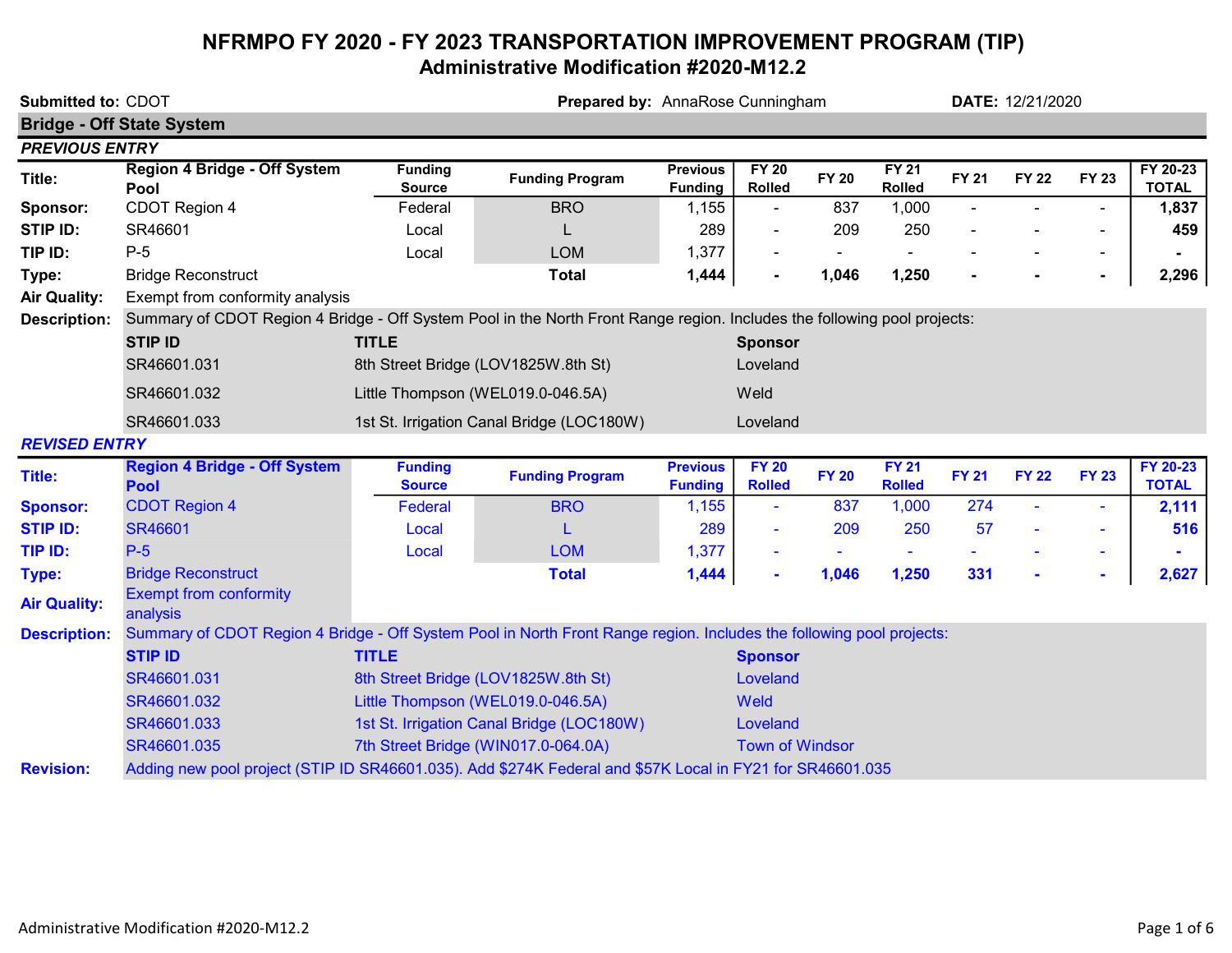# FASTER (North Front Range Listings of State Highway Locations)

| <b>PREVIOUS ENTRY</b>  |                                                                                                                    |                                     |                                        |                                   |                              |              |                              |              |              |                |                          |
|------------------------|--------------------------------------------------------------------------------------------------------------------|-------------------------------------|----------------------------------------|-----------------------------------|------------------------------|--------------|------------------------------|--------------|--------------|----------------|--------------------------|
| Title:                 | <b>Region 4 FASTER Safety Pool</b>                                                                                 | <b>Funding</b><br>Source            | <b>Funding Program</b>                 | <b>Previous</b><br><b>Funding</b> | <b>FY20</b><br><b>Rolled</b> | <b>FY 20</b> | <b>FY21</b><br><b>Rolled</b> | <b>FY 21</b> | <b>FY 22</b> | <b>FY 23</b>   | FY 20-23<br><b>TOTAL</b> |
| <b>Sponsor:</b>        | CDOT Region 4                                                                                                      | State                               | <b>FAS</b>                             | 2,900                             | $\sim$                       | 3,350        | $\sim$                       | 4,245        | 2,550        | $\sim$         | 10,145                   |
| STIP ID:               | SR46606                                                                                                            | Local                               | L                                      |                                   |                              |              |                              |              |              |                |                          |
| TIP ID:                | $P-7$                                                                                                              |                                     |                                        |                                   |                              |              |                              |              |              |                |                          |
| Type:                  | Safety                                                                                                             |                                     | Total                                  | 2,900                             |                              | 3,350        | $\sim$                       | 4,245        | 2,550        | $\blacksquare$ | 10,145                   |
| <b>Air Quality:</b>    | Exempt from conformity analysis                                                                                    |                                     |                                        |                                   |                              |              |                              |              |              |                |                          |
| <b>Description:</b>    | Summary of CDOT Region 4 FASTER Safety Pool in the North Front Range region. Includes the following pool projects: |                                     |                                        |                                   |                              |              |                              |              |              |                |                          |
|                        | <b>STIP ID</b>                                                                                                     | <b>Title</b>                        |                                        |                                   |                              |              |                              |              |              |                |                          |
|                        | SR46606.073                                                                                                        | I-25: Fort Collins North Cable Rail |                                        |                                   | CDOT Region 4                |              |                              |              |              |                |                          |
|                        | SR46606.070                                                                                                        | Intersection Safety Improvements    |                                        |                                   | <b>CDOT Region 4</b>         |              |                              |              |              |                |                          |
|                        | SR46606.070                                                                                                        | US287 and Foothills Parkway         |                                        |                                   | CDOT Region 4                |              |                              |              |              |                |                          |
|                        | SR46606.060                                                                                                        | US287 (College Ave)) & Trilby Rd    |                                        |                                   | City of Fort Collins         |              |                              |              |              |                |                          |
|                        | SR46606.095                                                                                                        |                                     | US 287 and Swallow Signal Improvements |                                   | CDOT Region 4                |              |                              |              |              |                |                          |
|                        | SR46606.097                                                                                                        |                                     | US 85 and WCR 66 Left Turn Accel Lanes |                                   | CDOT Region 4                |              |                              |              |              |                |                          |
| --- <i>---</i> ------- |                                                                                                                    |                                     |                                        |                                   |                              |              |                              |              |              |                |                          |

#### REVISED ENTRY

| Title:              | <b>Region 4 FASTER Safety Pool</b>                                                                                 | <b>Funding</b><br><b>Source</b>         | <b>Funding Program</b>                 | <b>Previous</b><br><b>Funding</b> | <b>FY20</b><br><b>Rolled</b> | <b>FY 20</b> | <b>FY21</b><br><b>Rolled</b> | <b>FY 21</b> | <b>FY 22</b> | <b>FY 23</b> | FY 20-23<br><b>TOTAL</b> |
|---------------------|--------------------------------------------------------------------------------------------------------------------|-----------------------------------------|----------------------------------------|-----------------------------------|------------------------------|--------------|------------------------------|--------------|--------------|--------------|--------------------------|
| <b>Sponsor:</b>     | <b>CDOT Region 4</b>                                                                                               | <b>State</b>                            | <b>FAS</b>                             | 2,900                             | $\sim$                       | 3,350        | $\sim$                       | 4,545        | 2,550        | $\sim$       | 10,445                   |
| <b>STIP ID:</b>     | <b>SR46606</b>                                                                                                     | Local                                   | L                                      |                                   |                              |              |                              |              |              | $\sim$       |                          |
| TIP ID:             | $P-7$                                                                                                              |                                         | <b>Total</b>                           | 2,900                             | $\blacksquare$               | 3,350        | $\sim$                       | 4,545        | 2,550        | $\sim$       | 10,445                   |
| Type:               | <b>Safety</b>                                                                                                      |                                         |                                        |                                   |                              |              |                              |              |              |              |                          |
| <b>Air Quality:</b> | <b>Exempt from conformity</b><br>analysis                                                                          |                                         |                                        |                                   |                              |              |                              |              |              |              |                          |
| <b>Description:</b> | Summary of CDOT Region 4 FASTER Safety Pool in the North Front Range region. Includes the following pool projects: |                                         |                                        |                                   |                              |              |                              |              |              |              |                          |
|                     | <b>STIP ID</b>                                                                                                     | <b>TITLE</b>                            |                                        | <b>Sponsor</b>                    |                              |              |                              |              |              |              |                          |
|                     | SR46606.073                                                                                                        | I-25: Fort Collins North Cable Rail     |                                        |                                   | <b>CDOT Region 4</b>         |              |                              |              |              |              |                          |
|                     | SR46606.070                                                                                                        | <b>Intersection Safety Improvements</b> |                                        |                                   | <b>CDOT Region 4</b>         |              |                              |              |              |              |                          |
|                     | SR46606.070                                                                                                        | <b>US287 and Foothills Parkway</b>      |                                        |                                   | <b>CDOT Region 4</b>         |              |                              |              |              |              |                          |
|                     | SR46606.060                                                                                                        | US287 (College Ave)) & Trilby Rd        |                                        |                                   | <b>City of Fort Collins</b>  |              |                              |              |              |              |                          |
|                     | SR46606.095                                                                                                        |                                         | US 287 and Swallow Signal Improvements |                                   | <b>CDOT Region 4</b>         |              |                              |              |              |              |                          |
|                     | SR46606.097                                                                                                        |                                         | US 85 and WCR 66 Left Turn Accel Lanes |                                   | <b>CDOT Region 4</b>         |              |                              |              |              |              |                          |
|                     | SR46600.093                                                                                                        |                                         | Signalization of US34/SH257 Ramps      |                                   | <b>CDOT Region 4</b>         |              |                              |              |              |              |                          |
| <b>Revision:</b>    | Adding new one new pool project with \$300K State FY21 for STIP ID SR46600.093.                                    |                                         |                                        |                                   |                              |              |                              |              |              |              |                          |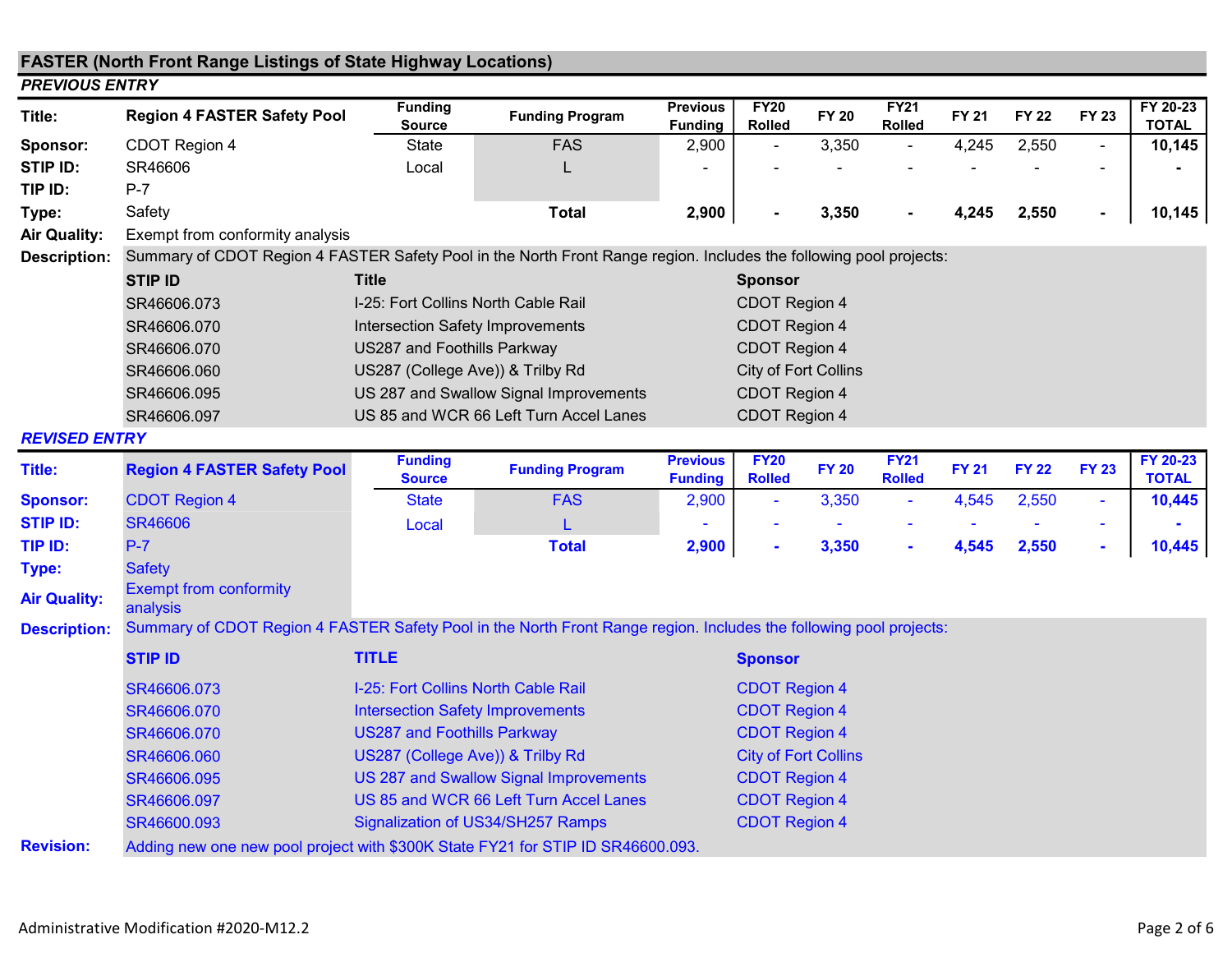## Non-Regionally Significant Regional Priority Program Pool (RPP)

| <b>PREVIOUS ENTRY</b>                                                 |                                    |                                                                                     |                                                                                                           |                                              |              |                                                                                                     |              |              |              |                                                                                                                                                                                                                                                                        |
|-----------------------------------------------------------------------|------------------------------------|-------------------------------------------------------------------------------------|-----------------------------------------------------------------------------------------------------------|----------------------------------------------|--------------|-----------------------------------------------------------------------------------------------------|--------------|--------------|--------------|------------------------------------------------------------------------------------------------------------------------------------------------------------------------------------------------------------------------------------------------------------------------|
| <b>Non-Regionally Significant</b><br><b>Regional Priority Program</b> | <b>Funding</b><br><b>Source</b>    | <b>Funding Program</b>                                                              | <b>Previous</b><br><b>Funding</b>                                                                         | <b>FY20</b><br>Rolled                        | <b>FY 20</b> | <b>FY21</b><br><b>Rolled</b>                                                                        | <b>FY 21</b> | <b>FY 22</b> | <b>FY 23</b> | FY 20-23<br><b>TOTAL</b>                                                                                                                                                                                                                                               |
| CDOT Region 4                                                         | Federal                            | <b>STP</b>                                                                          | 1,100                                                                                                     |                                              |              |                                                                                                     |              |              |              |                                                                                                                                                                                                                                                                        |
| SR46600                                                               | <b>State</b>                       | SHF/HUTF                                                                            | 2,129                                                                                                     |                                              | 20           |                                                                                                     |              |              |              | 20                                                                                                                                                                                                                                                                     |
| $P-11$                                                                | State                              | SB <sub>1</sub>                                                                     | 1,200                                                                                                     |                                              | 1,200        |                                                                                                     |              |              | $\sim$       | 1,200                                                                                                                                                                                                                                                                  |
| Safety                                                                | Local                              |                                                                                     | 332                                                                                                       |                                              |              |                                                                                                     |              |              |              |                                                                                                                                                                                                                                                                        |
| Exempt from conformity analysis                                       | Local                              | <b>LOM</b>                                                                          | 20                                                                                                        |                                              |              |                                                                                                     |              |              |              |                                                                                                                                                                                                                                                                        |
|                                                                       |                                    | <b>Total</b>                                                                        | 4,781                                                                                                     |                                              | 1,220        |                                                                                                     |              |              |              | 1,220                                                                                                                                                                                                                                                                  |
|                                                                       |                                    |                                                                                     |                                                                                                           |                                              |              |                                                                                                     |              |              |              |                                                                                                                                                                                                                                                                        |
| STIP ID                                                               | <b>Title</b>                       |                                                                                     |                                                                                                           |                                              |              |                                                                                                     |              |              |              |                                                                                                                                                                                                                                                                        |
| SR45001.019                                                           |                                    |                                                                                     |                                                                                                           |                                              |              |                                                                                                     |              |              |              |                                                                                                                                                                                                                                                                        |
| SR46600.075                                                           |                                    |                                                                                     |                                                                                                           |                                              |              |                                                                                                     |              |              |              |                                                                                                                                                                                                                                                                        |
| <b>REVISED ENTRY</b>                                                  |                                    |                                                                                     |                                                                                                           |                                              |              |                                                                                                     |              |              |              |                                                                                                                                                                                                                                                                        |
| <b>Non-Regionally Significant</b><br><b>Regional Priority Program</b> | <b>Funding</b><br><b>Source</b>    | <b>Funding Program</b>                                                              | <b>Previous</b><br><b>Funding</b>                                                                         | <b>FY20</b><br><b>Rolled</b>                 | <b>FY 20</b> | <b>FY21</b><br><b>Rolled</b>                                                                        | <b>FY 21</b> | <b>FY 22</b> | <b>FY 23</b> | FY 20-23<br><b>TOTAL</b>                                                                                                                                                                                                                                               |
| <b>CDOT Region 4</b>                                                  | Federal                            | <b>STP</b>                                                                          | 1,100                                                                                                     |                                              |              | ٠                                                                                                   | 1,100        |              | $\sim$       | 1,100                                                                                                                                                                                                                                                                  |
| <b>SR46600</b>                                                        | <b>State</b>                       | <b>SHF/HUTF</b>                                                                     | 2,129                                                                                                     |                                              | 20           |                                                                                                     |              |              |              | 20                                                                                                                                                                                                                                                                     |
| $P-11$                                                                | <b>State</b>                       | SB <sub>1</sub>                                                                     | 1,200                                                                                                     |                                              | 1,200        |                                                                                                     |              |              | $\sim$       | 1,200                                                                                                                                                                                                                                                                  |
| <b>Safety</b>                                                         | Local                              |                                                                                     | 332                                                                                                       |                                              |              |                                                                                                     |              |              | $\sim$       |                                                                                                                                                                                                                                                                        |
| <b>Exempt from conformity analysis</b>                                | Local                              | <b>LOM</b>                                                                          | 20                                                                                                        |                                              |              |                                                                                                     |              |              |              |                                                                                                                                                                                                                                                                        |
|                                                                       |                                    | <b>Total</b>                                                                        |                                                                                                           |                                              |              |                                                                                                     |              |              |              | 2,320                                                                                                                                                                                                                                                                  |
|                                                                       |                                    |                                                                                     |                                                                                                           |                                              |              |                                                                                                     |              |              |              |                                                                                                                                                                                                                                                                        |
| <b>STIP ID</b>                                                        | <b>TITLE</b>                       |                                                                                     |                                                                                                           |                                              |              |                                                                                                     |              |              |              |                                                                                                                                                                                                                                                                        |
|                                                                       |                                    |                                                                                     |                                                                                                           |                                              |              |                                                                                                     |              |              |              |                                                                                                                                                                                                                                                                        |
|                                                                       |                                    |                                                                                     |                                                                                                           |                                              |              |                                                                                                     |              |              |              |                                                                                                                                                                                                                                                                        |
|                                                                       |                                    |                                                                                     |                                                                                                           |                                              |              |                                                                                                     |              |              |              |                                                                                                                                                                                                                                                                        |
| SR46600.075<br>SR46600.093                                            |                                    | <b>US85/O Street Intersection Improvements</b><br>Signalization of US34/SH257 Ramps |                                                                                                           | <b>CDOT Region 4</b><br><b>CDOT Region 4</b> |              |                                                                                                     |              |              |              |                                                                                                                                                                                                                                                                        |
|                                                                       | Pool<br><b>Pool</b><br>SR45001.019 |                                                                                     | US 287: SH1 to Laporte Bypass<br>US85/O Street Intersection Improvements<br>US 287: SH1 to Laporte Bypass | 4,781                                        |              | <b>Sponsor</b><br>CDOT Region 4<br>CDOT Region 4<br>1,220<br><b>Sponsor</b><br><b>CDOT Region 4</b> |              | 1,100        |              | Summary of CDOT Region 4 Non-Regionally Significant Regional Priority Program (RPP) Project Programming in the North Front Range.<br>Summary of CDOT Region 4 Non-Regionally Significant Regional Priority Program (RPP) Project Programming in the North Front Range. |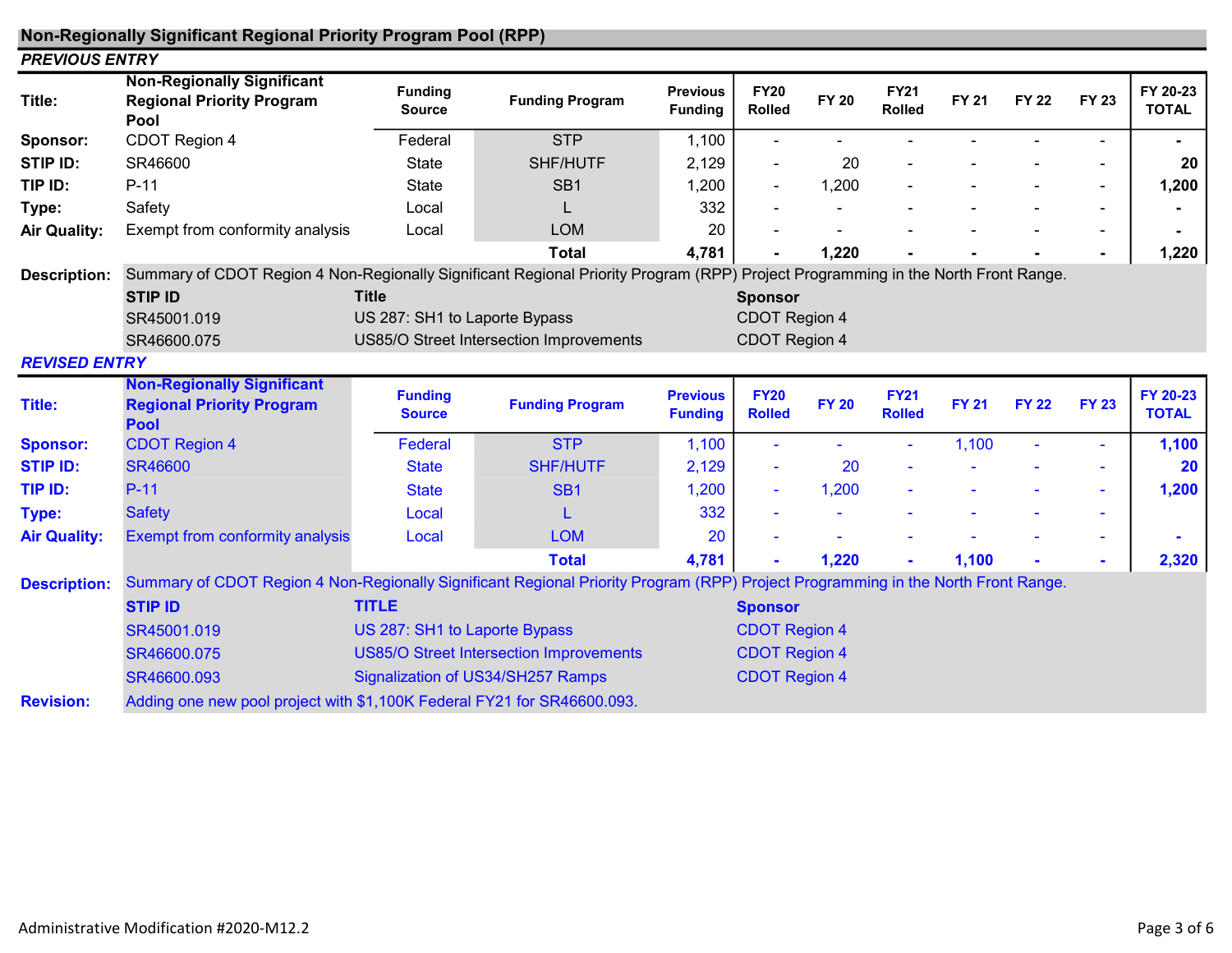| <b>Congestion Mitigation &amp; Air Quality (CMAQ)</b> |                                                                                                                                                                             |                                 |                        |                                   |                               |              |                               |              |              |                |                          |  |
|-------------------------------------------------------|-----------------------------------------------------------------------------------------------------------------------------------------------------------------------------|---------------------------------|------------------------|-----------------------------------|-------------------------------|--------------|-------------------------------|--------------|--------------|----------------|--------------------------|--|
| <b>PREVIOUS ENTRY</b>                                 |                                                                                                                                                                             |                                 |                        |                                   |                               |              |                               |              |              |                |                          |  |
| Title:                                                | eBus & Charger Purchase                                                                                                                                                     | <b>Funding</b><br><b>Source</b> | <b>Funding Program</b> | <b>Previous</b><br><b>Funding</b> | <b>FY 20</b><br><b>Rolled</b> | <b>FY 20</b> | <b>FY 21</b><br><b>Rolled</b> | <b>FY 21</b> | <b>FY 22</b> | <b>FY 23</b>   | FY 20-23<br><b>TOTAL</b> |  |
| Sponsor:                                              | Transfort                                                                                                                                                                   | Federal                         | <b>CMAQ</b>            | 776                               |                               |              |                               |              |              | $\blacksquare$ |                          |  |
| STIP ID:                                              | SST7076.005, SSR7076.006                                                                                                                                                    | State                           | Settlement             |                                   | $\blacksquare$                | 1,138        |                               |              |              | $\sim$         | 1,138                    |  |
| TIP ID:                                               | 2020-015                                                                                                                                                                    | Local                           |                        | 161                               |                               |              |                               |              |              | ٠              |                          |  |
|                                                       |                                                                                                                                                                             | Local                           | <b>LOM</b>             | 163                               |                               |              |                               |              |              |                |                          |  |
| Type:                                                 | Rolling Stock Replacement                                                                                                                                                   |                                 | <b>Total</b>           | 1,100                             | $\blacksquare$                | 1,138        |                               |              |              |                | 1,138                    |  |
| <b>Air Quality:</b>                                   | Exempt from conformity analysis                                                                                                                                             |                                 |                        |                                   |                               |              |                               |              |              |                |                          |  |
| <b>Description:</b>                                   | Transfort will replace 4 diesel buses, which have exceeded FTA Minimum useful Life standards with CNG fuled vehicles.                                                       |                                 |                        |                                   |                               |              |                               |              |              |                |                          |  |
| <b>REVISED ENTRY</b>                                  |                                                                                                                                                                             |                                 |                        |                                   |                               |              |                               |              |              |                |                          |  |
| Title:                                                | eBus & Charger Purchase                                                                                                                                                     | <b>Funding</b><br><b>Source</b> | <b>Funding Program</b> | <b>Previous</b><br><b>Funding</b> | <b>FY 20</b><br><b>Rolled</b> | <b>FY 20</b> | <b>FY 21</b><br><b>Rolled</b> | <b>FY 21</b> | <b>FY 22</b> | <b>FY 23</b>   | FY 20-23<br><b>TOTAL</b> |  |
| <b>Sponsor:</b>                                       | <b>Transfort</b>                                                                                                                                                            | Federal                         | <b>CMAQ</b>            | 776                               |                               |              |                               |              |              | ٠              |                          |  |
| <b>STIP ID:</b>                                       | SST7076.005, SSR7076.006                                                                                                                                                    | <b>State</b>                    | <b>Settlement</b>      | $\sim$                            | $\blacksquare$                | 1,138        |                               |              |              | ÷.             | 1,138                    |  |
| TIP ID:                                               | 2020-15                                                                                                                                                                     | Local                           | ┗                      | 113                               | ۰                             |              |                               |              |              | $\sim$         |                          |  |
| Type:                                                 | <b>Rolling Stock Replacement</b>                                                                                                                                            |                                 | <b>Total</b>           | 889                               | $\blacksquare$                | 1,138        | $\blacksquare$                |              |              | $\sim$         | 1,138                    |  |
| <b>Air Quality:</b>                                   | <b>Exempt from conformity analysis</b>                                                                                                                                      |                                 |                        |                                   |                               |              |                               |              |              |                |                          |  |
| <b>Description:</b>                                   | Transfort will replace 2 diesel buses with 2 electric buses and 2 eBus depot chargers.                                                                                      |                                 |                        |                                   |                               |              |                               |              |              |                |                          |  |
| <b>Revision:</b>                                      | Correcting project description to reflect the correct bus type purchase. Local Match is reducing by \$48K and Local Overmatch is reducing by \$163K in<br>Previous Funding. |                                 |                        |                                   |                               |              |                               |              |              |                |                          |  |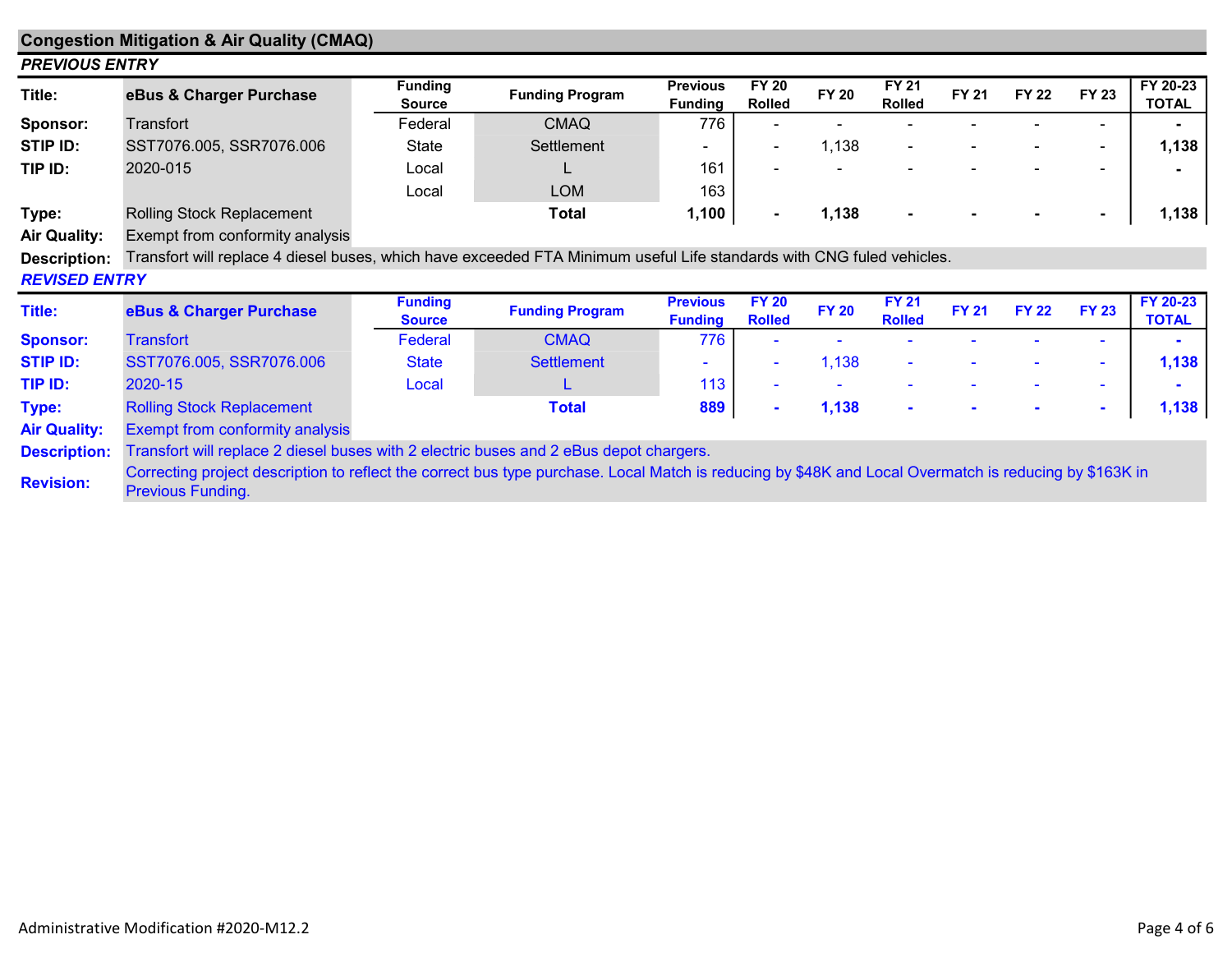## Safety

### PREVIOUS ENTRY

| Title:                            | <b>Region 4 Hotspots</b>         | <b>Funding</b><br><b>Source</b> | <b>Funding Program</b> | <b>Previous</b><br>Funding | <b>FY20</b><br><b>Rolled</b> | <b>FY 20</b>             | <b>FY21</b><br><b>Rolled</b> | <b>FY 21</b> | <b>FY 22</b>             | <b>FY 23</b>             | FY 20-23<br>TOTAL |
|-----------------------------------|----------------------------------|---------------------------------|------------------------|----------------------------|------------------------------|--------------------------|------------------------------|--------------|--------------------------|--------------------------|-------------------|
| Sponsor:                          | CDOT Region 4                    | Federal                         | NHPP/STBG              |                            | $\overline{\phantom{0}}$     | 155                      | -                            | 24           |                          | $\overline{\phantom{a}}$ | 179               |
| STIP ID:                          | SR46667                          | State                           | <b>SHF</b>             | 65                         |                              | 33                       |                              |              |                          | $\overline{\phantom{0}}$ | 38                |
| TIP ID:                           | $P-16$                           |                                 |                        |                            | $\overline{\phantom{a}}$     | $\overline{\phantom{0}}$ | $\overline{\phantom{a}}$     | -            | $\overline{\phantom{a}}$ | $\overline{\phantom{0}}$ |                   |
| Type:                             | Safety                           |                                 | <b>Total</b>           | 65                         |                              | 188                      |                              | 29           |                          |                          | 217               |
| $A: \mathcal{A} \cup \mathcal{A}$ | Evenint from confermity coolinio |                                 |                        |                            |                              |                          |                              |              |                          |                          |                   |

Air Quality: Exempt from conformity analysis

Description: Summary of CDOT Region 4 Hotspots Project Programming. Pool projects are not listed in Region 4 Hotspots.

## REVISED ENTRY

| Title:              | <b>Region 4 Hotspots</b>                                                                                  | <b>Funding</b><br><b>Source</b> | <b>Funding Program</b> | <b>Previous</b><br><b>Funding</b> | <b>FY20</b><br><b>Rolled</b> | <b>FY 20</b> | <b>FY21</b><br><b>Rolled</b> | <b>FY 21</b> | <b>FY 22</b> | <b>FY 23</b>             | <b>FY 20-23</b><br><b>TOTAL</b> |
|---------------------|-----------------------------------------------------------------------------------------------------------|---------------------------------|------------------------|-----------------------------------|------------------------------|--------------|------------------------------|--------------|--------------|--------------------------|---------------------------------|
| <b>Sponsor:</b>     | <b>CDOT Region 4</b>                                                                                      | Federal                         | <b>NHPP/STBG</b>       |                                   |                              | 155          | $\sim$                       | 435          | $\sim$       | $\sim$                   | 590                             |
| <b>STIP ID:</b>     | <b>SR46667</b>                                                                                            | <b>State</b>                    | <b>SHF</b>             | 65                                | $\overline{\phantom{0}}$     | 33           | $\overline{\phantom{a}}$     | 94           | $\sim$       | $\sim$                   | 127                             |
| TIP ID:             | $P-16$                                                                                                    |                                 |                        | -                                 |                              |              |                              |              |              | $\sim$                   |                                 |
| Type:               | <b>Safety</b>                                                                                             |                                 | <b>Total</b>           | 65                                | $\blacksquare$               | 188          | $\sim$                       | 529          | $\sim$       | $\overline{\phantom{a}}$ | 717                             |
| <b>Air Quality:</b> | <b>Exempt from conformity analysis</b>                                                                    |                                 |                        |                                   |                              |              |                              |              |              |                          |                                 |
| <b>Description:</b> | Summary of CDOT Region 4 Hotspots Project Programming. Pool projects are not listed in Region 4 Hotspots. |                                 |                        |                                   |                              |              |                              |              |              |                          |                                 |
| <b>Revision:</b>    | Adding \$411K Federal and \$89K State in FY21.                                                            |                                 |                        |                                   |                              |              |                              |              |              |                          |                                 |

## PREVIOUS ENTRY

| Title:              | <b>Region 4 Traffic Signals</b> | <b>Funding</b> | <b>Funding Program</b> | <b>Previous</b> | <b>FY20</b>   | <b>FY 20</b>             | <b>FY21</b>              | <b>FY 21</b>             | <b>FY 22</b>             | <b>FY 23</b>             | FY 20-23     |
|---------------------|---------------------------------|----------------|------------------------|-----------------|---------------|--------------------------|--------------------------|--------------------------|--------------------------|--------------------------|--------------|
|                     |                                 | <b>Source</b>  |                        | <b>Funding</b>  | <b>Rolled</b> |                          | <b>Rolled</b>            |                          |                          |                          | <b>TOTAL</b> |
| Sponsor:            | CDOT Region 4                   | Federal        | <b>STBG</b>            | -               |               | $\overline{\phantom{a}}$ | $\overline{\phantom{0}}$ |                          | $\overline{\phantom{0}}$ | $\overline{\phantom{0}}$ |              |
| STIP ID:            | SR46668                         | State          | <b>SHF</b>             |                 |               | ,790                     | $\overline{\phantom{0}}$ | $\overline{\phantom{0}}$ | $\overline{\phantom{0}}$ | $\overline{\phantom{0}}$ | 1,790        |
| TIP ID:             | P-17                            |                |                        |                 |               | $\overline{\phantom{a}}$ | $\overline{\phantom{0}}$ |                          | $\overline{\phantom{0}}$ | $\overline{\phantom{0}}$ |              |
| Type:               | Safety                          |                | Total                  | $\blacksquare$  |               | 790,                     |                          |                          |                          |                          | 1,790        |
| <b>Air Quality:</b> | Exempt from conformity analysis |                |                        |                 |               |                          |                          |                          |                          |                          |              |

Description: Summary of CDOT Region 4 Traffic Signals Project Programming. Pool projects are not listed in Region 4 Hotspots.

## REVISED ENTRY

| Title:              | <b>Region 4 Traffic Signals</b>                                                 | <b>Funding</b>                     | <b>Funding Program</b> | <b>Previous</b> | <b>FY20</b>   | <b>FY 20</b> | <b>FY21</b>              | <b>FY 21</b> | <b>FY 22</b>             | <b>FY 23</b> | FY 20-23     |
|---------------------|---------------------------------------------------------------------------------|------------------------------------|------------------------|-----------------|---------------|--------------|--------------------------|--------------|--------------------------|--------------|--------------|
|                     |                                                                                 | <b>Source</b>                      |                        | <b>Fundina</b>  | <b>Rolled</b> |              | <b>Rolled</b>            |              |                          |              | <b>TOTAL</b> |
| <b>Sponsor:</b>     | <b>CDOT Region 4</b>                                                            | Federal                            | <b>STBG</b>            |                 | -             | $\sim$       |                          | 245          | 245                      | $\sim$       | 490          |
| <b>STIP ID:</b>     | <b>SR46668</b>                                                                  | <b>State</b>                       | <b>SHF</b>             |                 | $\sim$        | ,790         | $\overline{\phantom{a}}$ |              |                          | -            | 1,790        |
| TIP ID:             | $P-17$                                                                          |                                    |                        |                 | $\sim$        | $\sim$       |                          |              | $\overline{\phantom{a}}$ | $\sim$       |              |
| Type:               | <b>Safety</b>                                                                   |                                    | <b>Total</b>           |                 |               | 1,790        |                          | 245          | 245                      |              | 2,280        |
| <b>Air Quality:</b> | <b>Exempt from conformity analysis</b>                                          |                                    |                        |                 |               |              |                          |              |                          |              |              |
|                     | $\sim$ $\sim$ $\sim$ $\sim$ $\sim$ $\sim$ $\sim$<br>$\sim$ $\sim$ $\sim$ $\sim$ | $\sim$ $\sim$ $\sim$ $\sim$ $\sim$ |                        |                 |               |              |                          |              |                          |              |              |

Description: Summary of CDOT Region 4 Traffic Signals Project Programming. Pool projects are not listed in Region 4 Hotspots.

Revision: Adding \$245K Federal in FY21 and \$245K Federal in FY22.